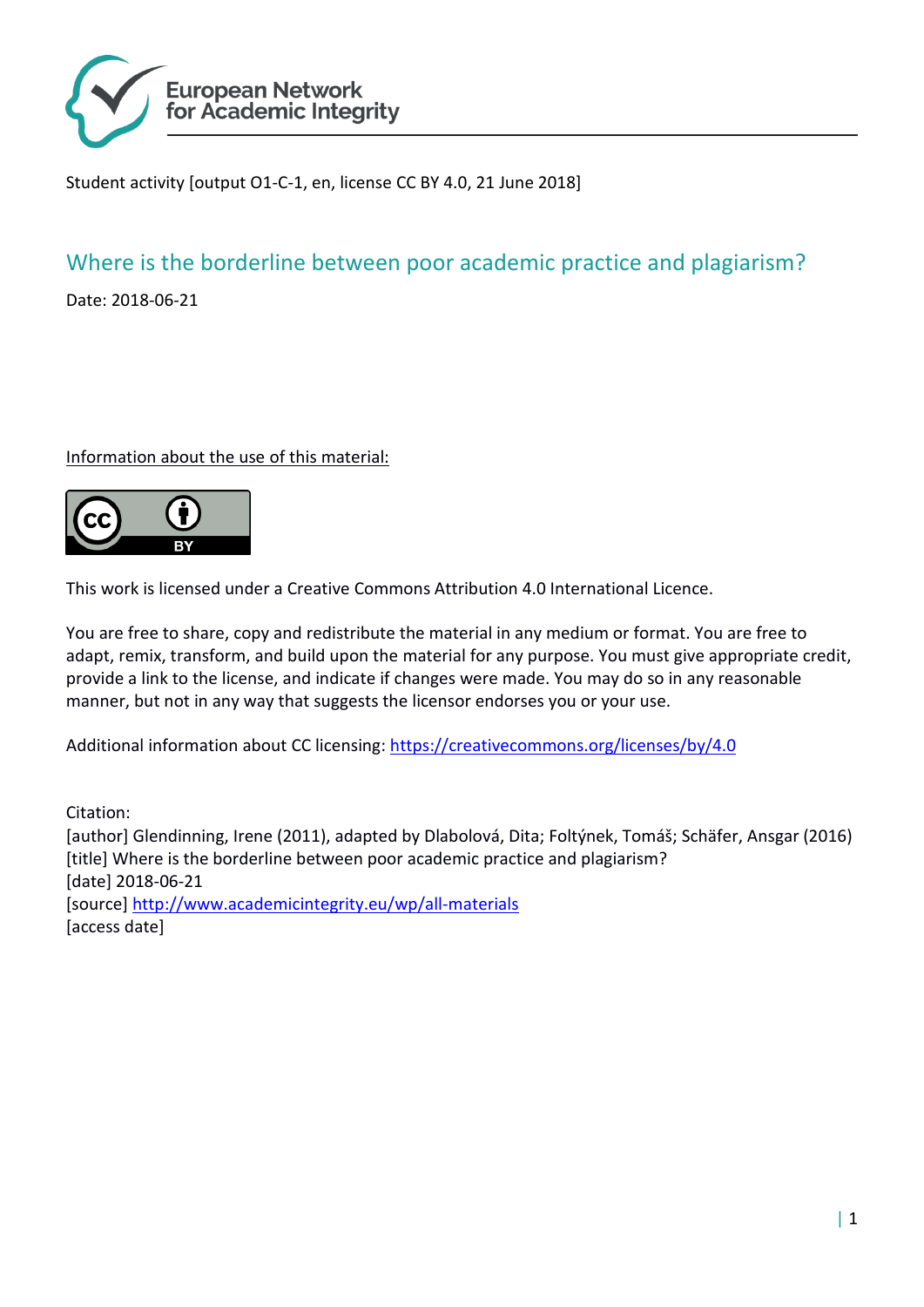

| In a student's submission 40% of its content is<br>taken from other sources. Mark for the eight cases<br>whether you think it is plagiarism. The content is<br>used as follows: |                                                                                                                              | <b>Serious</b><br>plagiarism | Plagiarism | <b>Not</b><br>plagiarism | I'm not<br>sure |
|---------------------------------------------------------------------------------------------------------------------------------------------------------------------------------|------------------------------------------------------------------------------------------------------------------------------|------------------------------|------------|--------------------------|-----------------|
| $\mathbf{1}$                                                                                                                                                                    | word for word into the student's work with no<br>quotations, no references or in-text citations                              |                              |            |                          |                 |
| $\overline{2}$                                                                                                                                                                  | word for word into the student's work with no<br>quotations, has references but no in-text<br>citations                      |                              |            |                          |                 |
| 3                                                                                                                                                                               | word for word into the student's work with no<br>quotations, but has references and in-text<br>citations                     |                              |            |                          |                 |
| 4                                                                                                                                                                               | consisting of many short phrases throughout<br>from many sources with no quotations, no<br>references or in-text citations   |                              |            |                          |                 |
| 5                                                                                                                                                                               | consisting of many short phrases throughout<br>from many sources with quotations, it has<br>references and in-text citations |                              |            |                          |                 |
| 6                                                                                                                                                                               | into the student's work with some words<br>changed with no quotations, references or in-<br>text citations                   |                              |            |                          |                 |
| 7                                                                                                                                                                               | into the student's work with some words<br>changed with no quotations, has references but<br>no in-text citations            |                              |            |                          |                 |
| 8                                                                                                                                                                               | into the student's work with some words<br>changed with no quotations, but has references<br>and in-text citations           |                              |            |                          |                 |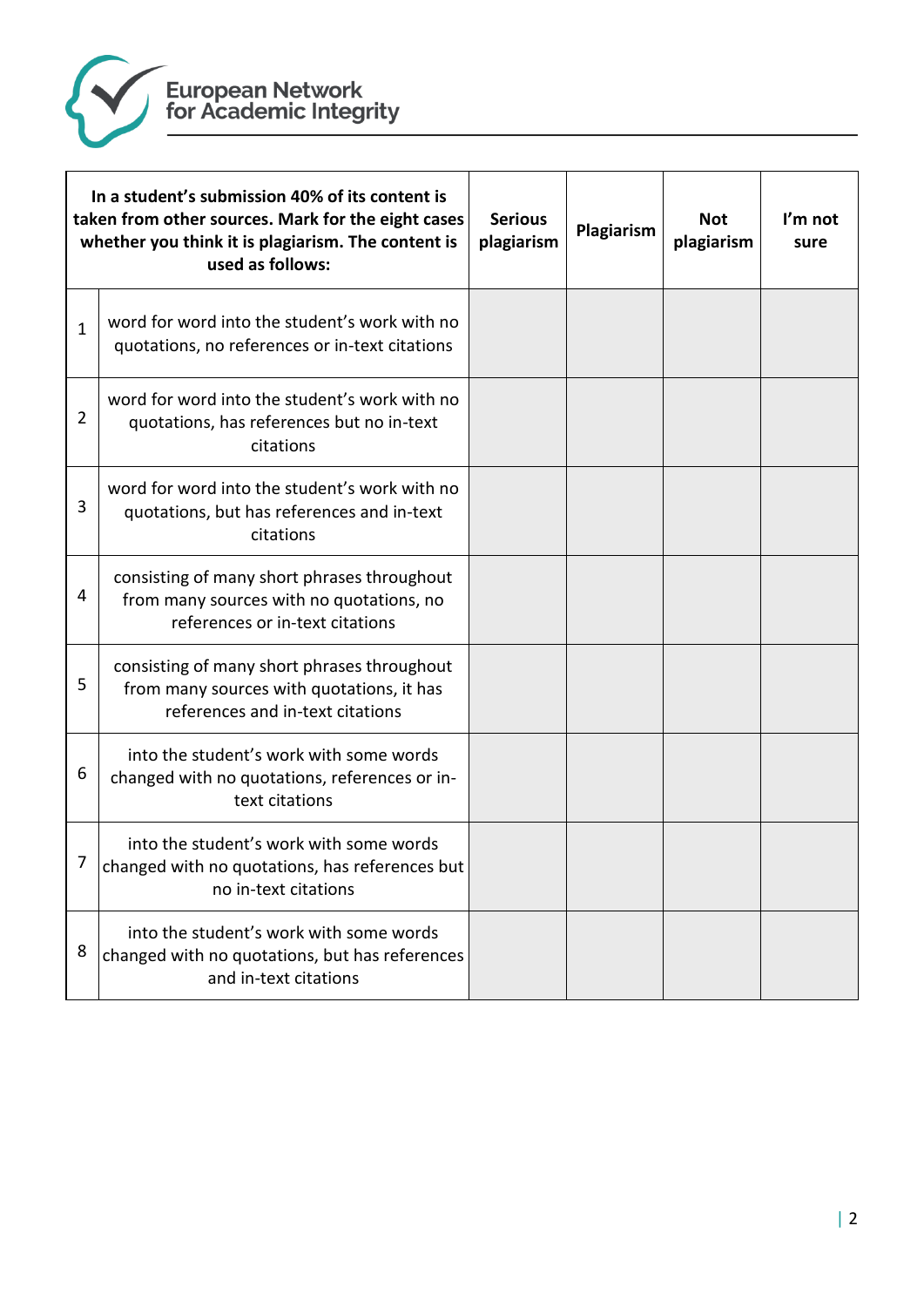

# Notes to educators

The exercise is intended to be used in the context of a learning unit on academic writing, referencing, academic integrity or introducing research skills.

The exercise starts with the basic information on line one. The students should read the eight specified cases and decide if they think this is a case of serious plagiarism, plagiarism, not plagiarism or if they are not sure. Thereafter the students should discuss their decision with the person sitting next to them. Subsequently the individual decisions can be collected on a flip chart or similar.

This is not a questionnaire to collect data for research. The exercise was designed to stimulate discussion within a seminar group about the borderline between different kinds of plagiarism and problematic working habits. We provide no standard solution and usually we find a wide variety of opinions, arguments, and assessment criteria within a group.

The material is also applicable in more advanced settings such as training for higher education instructors.

## Recommendations for educators:

Before the exercise, the educators shall agree with students on definition of plagiarism, ENAI recommends following definition (or its paraphrase):

# *Plagiarism is presenting the work of others as if it were his/her own without proper acknowledgement.*

There is no general rule of what distinguish "serious plagiarism" and "plagiarism". The ENAI document O1-A-1 (Criteria for Evaluating the Severity of Plagiarism) may help you to understand the seriousness of a given case. It depends rather on particular case, also on your country or institution policies, nevertheless when the plagiarism crosses the line of legal regulations or when it can lead to legal consequences, then it should be labelled as serious for sure. You can set the borderline with your students to be lower, discussing the grey areas is the important part of the exercise.

It is highly recommended to check your institution policies/guidelines for academic misconduct as they might distinguish the level of breaches and define the borderline between serious plagiarism and plagiarism accordingly.